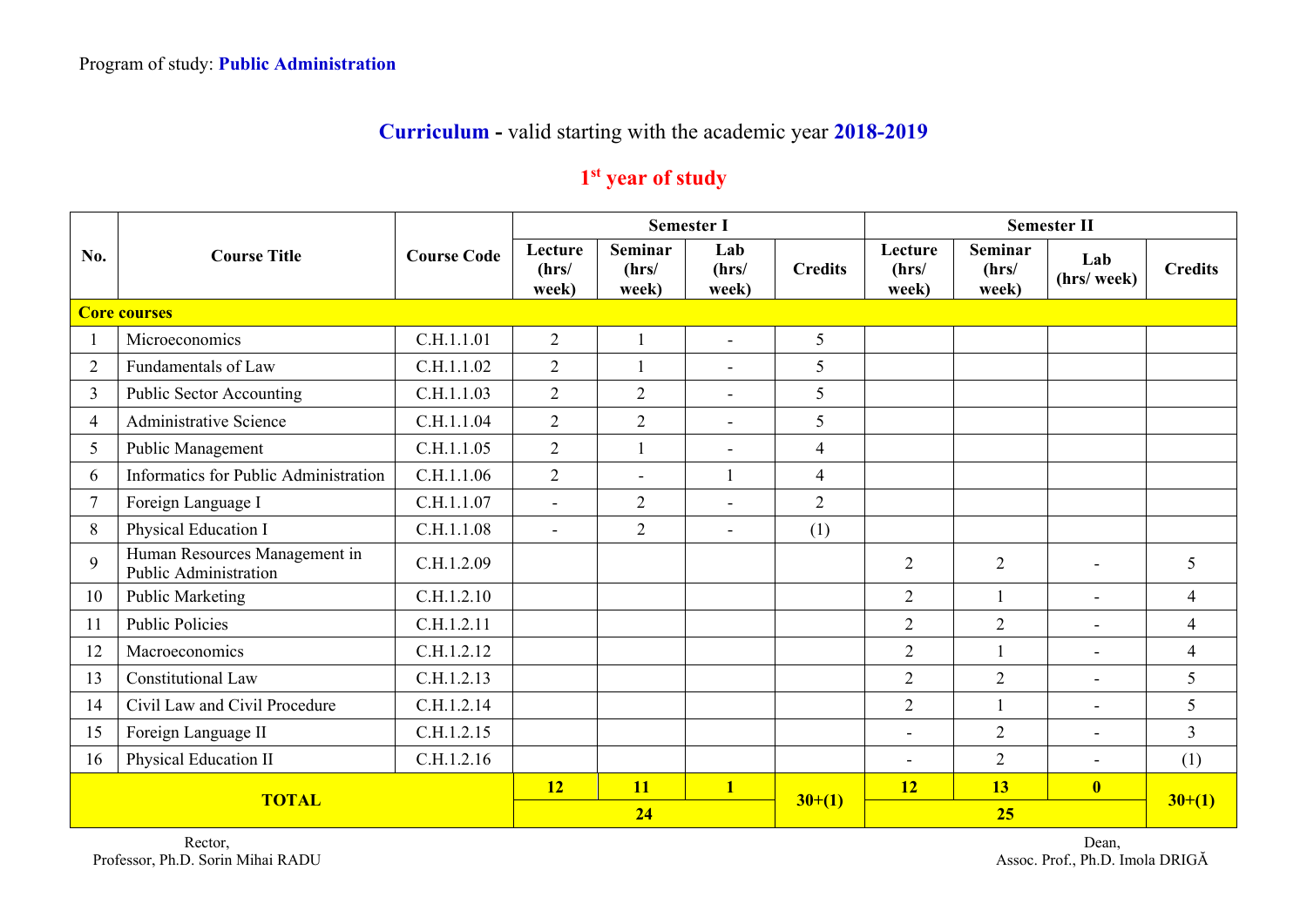## **2nd year of study**

|                |                                                                                     |                          |                           | <b>Semester III</b>       |                          |                |                           | <b>Semester IV</b>               |                         |                |
|----------------|-------------------------------------------------------------------------------------|--------------------------|---------------------------|---------------------------|--------------------------|----------------|---------------------------|----------------------------------|-------------------------|----------------|
| No.            | <b>Course Title</b>                                                                 | Course<br>Code           | Lecture<br>(hrs/<br>week) | Seminar<br>(hrs/<br>week) | Lab<br>(hrs/<br>week)    | <b>Credits</b> | Lecture<br>(hrs/<br>week) | <b>Seminar</b><br>(hrs/<br>week) | Lab<br>(hrs/<br>week)   | <b>Credits</b> |
|                | <b>Core courses</b>                                                                 |                          |                           |                           |                          |                |                           |                                  |                         |                |
|                | <b>Public Finance</b>                                                               | C.H.2.1.01               | $\overline{2}$            | $\mathbf{2}$              |                          | 5              |                           |                                  |                         |                |
| $\overline{2}$ | Family Law and Civil Status Documents                                               | C.H.2.1.02               | $\overline{2}$            | $\overline{2}$            | $\sim$                   | 5              |                           |                                  |                         |                |
| 3              | Organizational Analysis                                                             | C.H.2.1.03               | $\overline{2}$            |                           | $\overline{a}$           | 5              |                           |                                  |                         |                |
| $\overline{4}$ | Administrative Law                                                                  | C.H.2.1.04               | $\overline{2}$            | $\overline{2}$            | $\overline{a}$           | 5              |                           |                                  |                         |                |
| 5              | Foreign Language III                                                                | C.H.2.1.05               | $\sim$                    | $\overline{2}$            | $\overline{\phantom{a}}$ | $\overline{2}$ |                           |                                  |                         |                |
| 6              | Physical Education III                                                              | C.H.2.1.06               | $\blacksquare$            | $\overline{2}$            |                          | (1)            |                           |                                  |                         |                |
| $\overline{7}$ | Legislative Drafting Techniques                                                     | C.H.2.2.07               |                           |                           |                          |                | $\overline{2}$            | $\overline{1}$                   | $\blacksquare$          | 4              |
| 8              | Administrative Litigation                                                           | C.H.2.2.08               |                           |                           |                          |                | $\overline{2}$            | $\overline{2}$                   | $\overline{a}$          | $\overline{4}$ |
| 9              | Communication in Public Administration                                              | C.H.2.2.09               |                           |                           |                          |                | $\overline{2}$            |                                  | $\overline{a}$          | $\overline{4}$ |
| 10             | <b>Strategic Planning</b>                                                           | C.H.2.2.10               |                           |                           |                          |                | $\overline{2}$            | $\overline{2}$                   |                         | $\overline{4}$ |
| 11             | Physical Education IV                                                               | C.H.2.2.11               |                           |                           |                          |                |                           | $\overline{2}$                   |                         | (1)            |
| 12             | Internship                                                                          | C.H.2.2.12               |                           |                           |                          |                |                           |                                  | 84 h                    | 6              |
|                | <b>Elective courses</b>                                                             |                          |                           |                           |                          |                |                           |                                  |                         |                |
| 13.1<br>13.2   | Public Auditing and Performance Management /<br>Implementation of European Programs | C.H.2.1.13<br>C.H.2.1.14 | $\overline{2}$            | $\overline{2}$            |                          | $\overline{4}$ |                           |                                  |                         |                |
| 14.1<br>14.2   | Elements of Urbanism /<br>Sustainable Development and Environmental<br>Protection   | C.H.2.1.15<br>C.H.2.1.16 | $\overline{2}$            | $\overline{2}$            |                          | $\overline{4}$ |                           |                                  |                         |                |
| 15.1<br>15.2   | Econometrics and Statistics in Public Administration/<br><b>Social Statistics</b>   | C.H.2.2.17<br>C.H.2.2.18 |                           |                           |                          |                | $\overline{2}$            | 2                                |                         | 4              |
| 16.1           | Law and Business Administration /                                                   | C.H.2.2.19               |                           |                           |                          |                | $\overline{2}$            | $\overline{2}$                   |                         | 4              |
| 16.2           | Land Law                                                                            | C.H.2.2.20               |                           |                           |                          |                |                           |                                  |                         |                |
|                | <b>TOTAL</b>                                                                        |                          | <b>12</b>                 | 15                        | $\overline{\mathbf{0}}$  | $30+(1)$       | <b>12</b>                 | <b>12</b>                        | $\overline{\mathbf{0}}$ | $30+(1)$       |
|                |                                                                                     |                          |                           | 27                        |                          |                |                           | 24                               |                         |                |